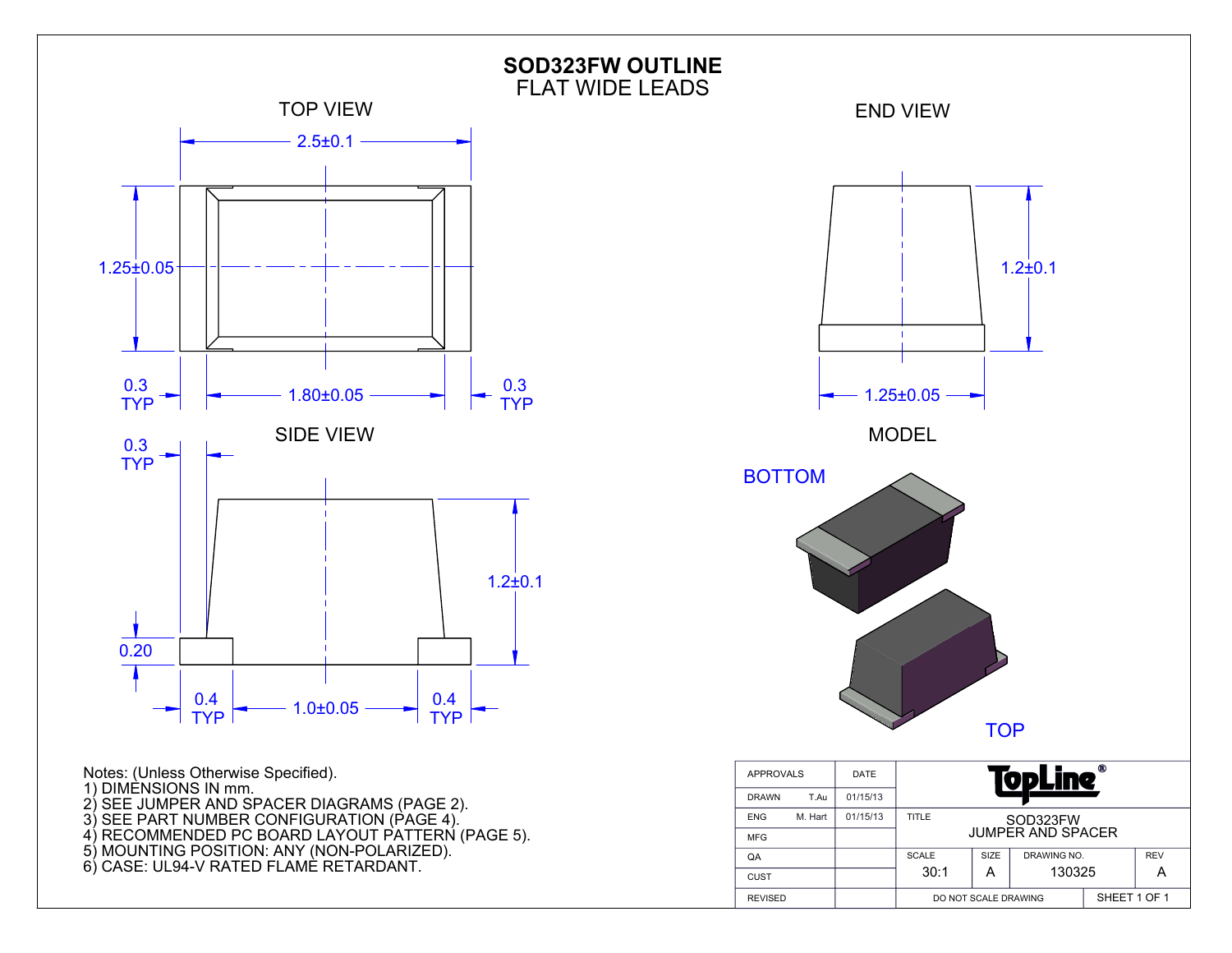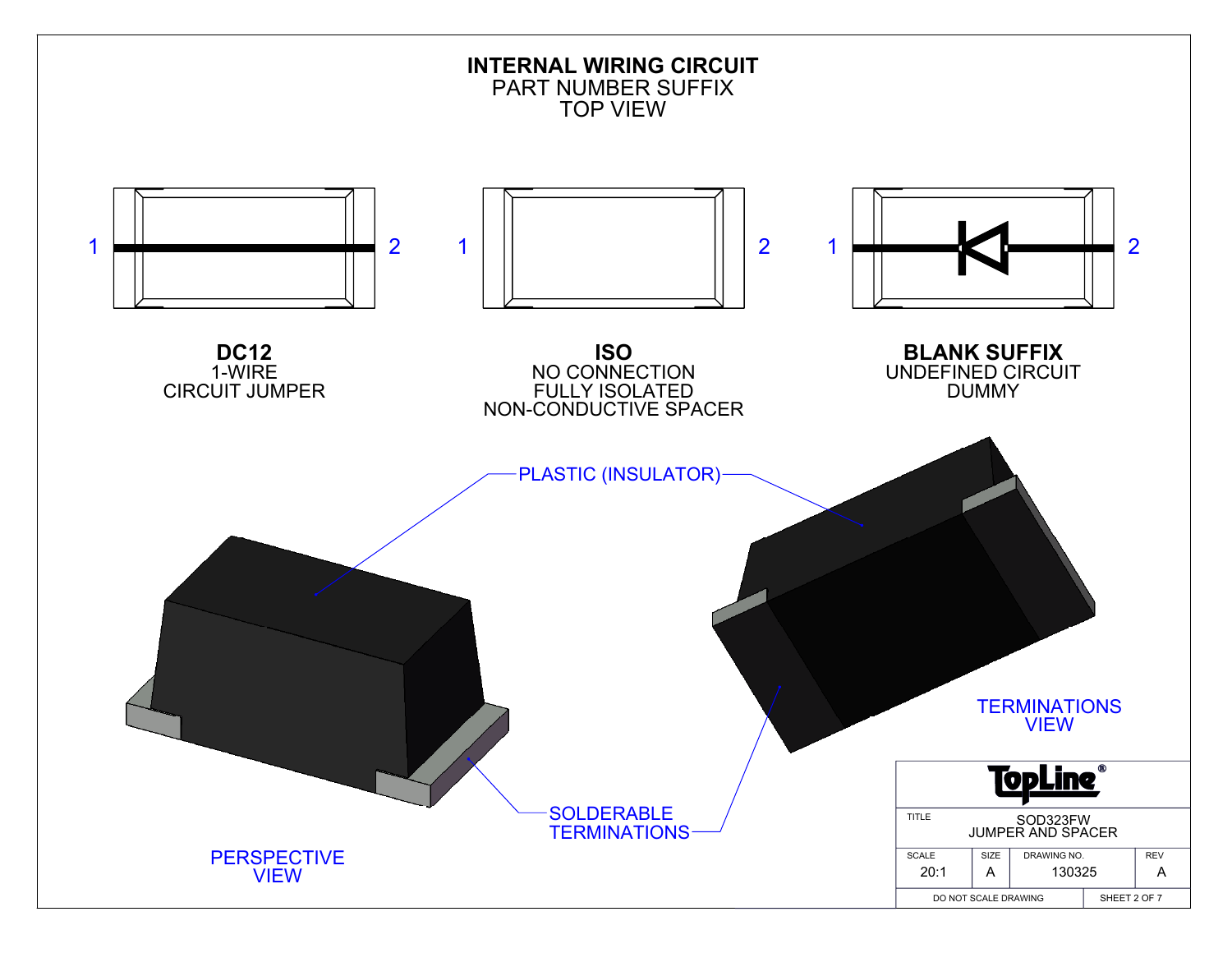



| <b>THERMAL</b><br><b>RESISTANCE</b>                                   | <b>PART TYPE</b> |        |                  |        |                     |         |         |         |          |        |           |  |
|-----------------------------------------------------------------------|------------------|--------|------------------|--------|---------------------|---------|---------|---------|----------|--------|-----------|--|
|                                                                       | SOD123FW         | SMA-F  | SMB-F            | SMC-F  | SOD <sub>123G</sub> | SOD123F | SOD323G | SOD323F | SOD523   | SOD723 | SOD923    |  |
| <b>JUNCTION TO AMBIENT</b><br>(Ta=25 $^{\circ}$ ) R $_{\text{th}(m)}$ | 60 °C/W          | 50°C/W | $12^{\circ}$ C/W | 47°C/W | 50 °C/W             | 30 °C/W |         |         | 500 °C/W |        | 1250 °C/W |  |

| <b>MAXIMUM ELECTRICAL (DC)</b><br><b>RATING</b> | <b>PART TYPE</b> |        |        |        |         |                     |         |         |        |        |        |
|-------------------------------------------------|------------------|--------|--------|--------|---------|---------------------|---------|---------|--------|--------|--------|
|                                                 | SOD123FW         | SMA-F  | SMB-F  | SMC-F  | SOD123G | SOD <sub>123F</sub> | SOD323G | SOD323F | SOD523 | SOD723 | SOD923 |
| VR WORKING VOLTAGE                              | 1000V            | 1000V  | 1000V  | 1000V  | 100V    | 100V                | 100V    | 100V    | 100V   | 100V   | 100V   |
| VF FORWARD @ RATED CURRENT                      | < 0.2V           | < 0.2V | < 0.2V | < 0.2V | < 0.2V  | < 0.2V              | < 0.2V  | < 0.2V  | < 0.2V | < 0.2V | < 0.2V |
| <b>Io FORWARD CURRENT</b>                       | 0.5A             | 1.0A   | 2.0A   | 3.0A   | 0.25A   | 0.5A                | 0.25A   | 0.5A    | 0.25A  | 0.25A  | 0.25A  |
| <b>IFSM FORWARD SURGE CURRENT</b>               | 30 A             | 30 A   | 70 A   | 100 A  | 4.0A    | 30 A                | 4.0A    | 4.0 A   | 4.0 A  | 4.0 A  | 4.0 A  |
| <b>IR REVERSE CURRENT</b>                       | 0.5A             | 1.0A   | 2.0A   | 3.0A   | 0.25A   | 0.5A                | 0.25A   | 0.5A    | 0.25A  | 0.25A  | 0.25A  |
| CJ JUNCTION CAPACITANCE                         | 15 pF            | 15pF   | 30 pF  | 40 pF  | 4 pF    | 9 pF                | 4 pF    | 9 pF    | 5 pF   | 5 pF   | 4 pF   |

| <b>TEMPERATURE RATING</b>              |                                     |  |  |  |  |  |  |  |
|----------------------------------------|-------------------------------------|--|--|--|--|--|--|--|
| <b>JUNCTION TEMP T.</b>                | $150^{\circ}$ C                     |  |  |  |  |  |  |  |
| STORAGE TEMP T <sub>stg</sub>          | $-65^{\circ}$ C TO 150 $^{\circ}$ C |  |  |  |  |  |  |  |
| PEAK REFLOW TEMP<br>Treflow 10 SECONDS | 260 °C                              |  |  |  |  |  |  |  |

| ⋒<br>90 YU                          |                                   |                                      |  |  |  |  |  |  |
|-------------------------------------|-----------------------------------|--------------------------------------|--|--|--|--|--|--|
| TITLE                               |                                   | SOD323FW<br><b>JUMPER AND SPACER</b> |  |  |  |  |  |  |
| <b>SCALE</b>                        | DRAWING NO.<br><b>REV</b><br>SIZE |                                      |  |  |  |  |  |  |
| 15:1                                | А                                 | 130325                               |  |  |  |  |  |  |
| DO NOT SCALE DRAWING<br>SHEET3 OF 7 |                                   |                                      |  |  |  |  |  |  |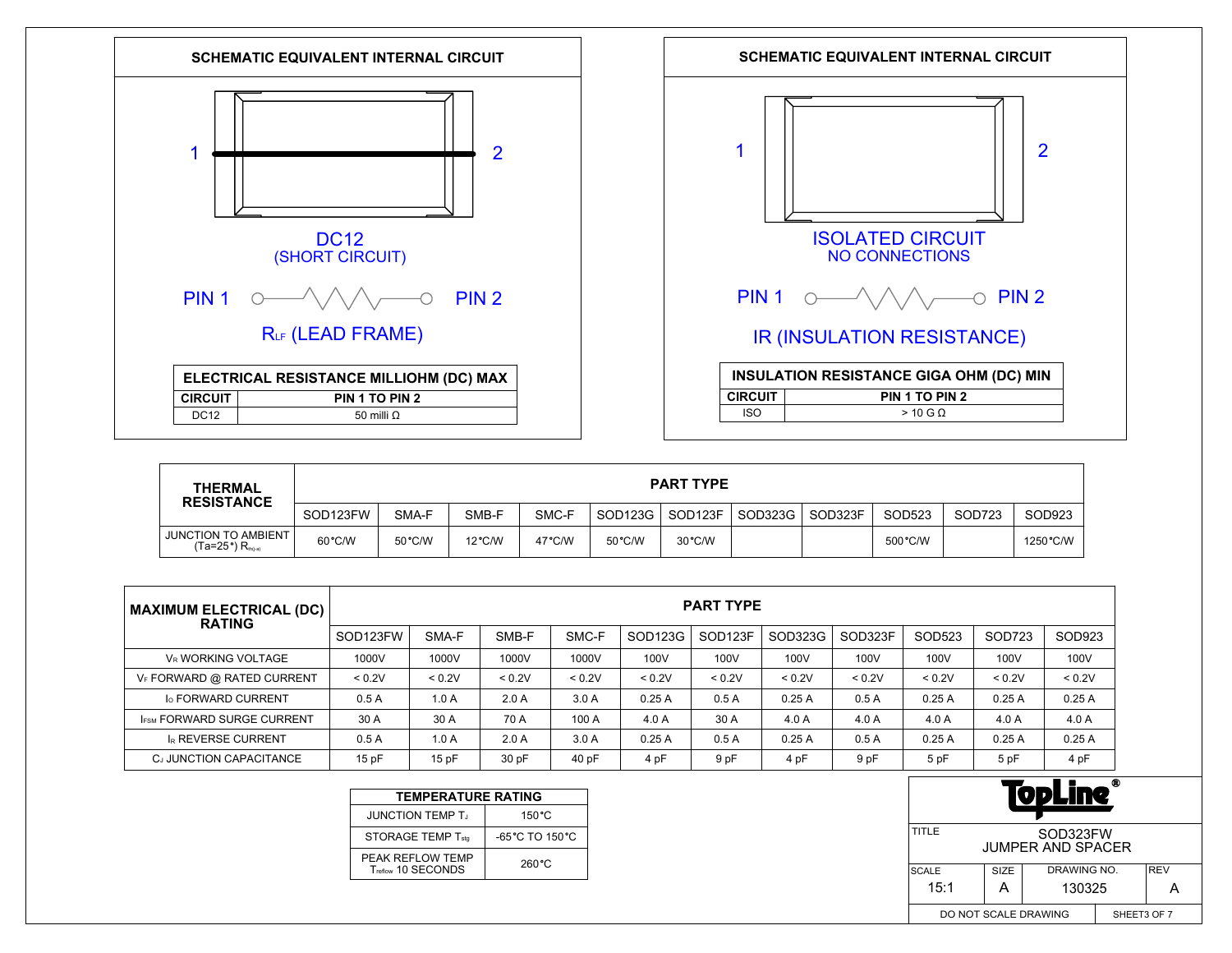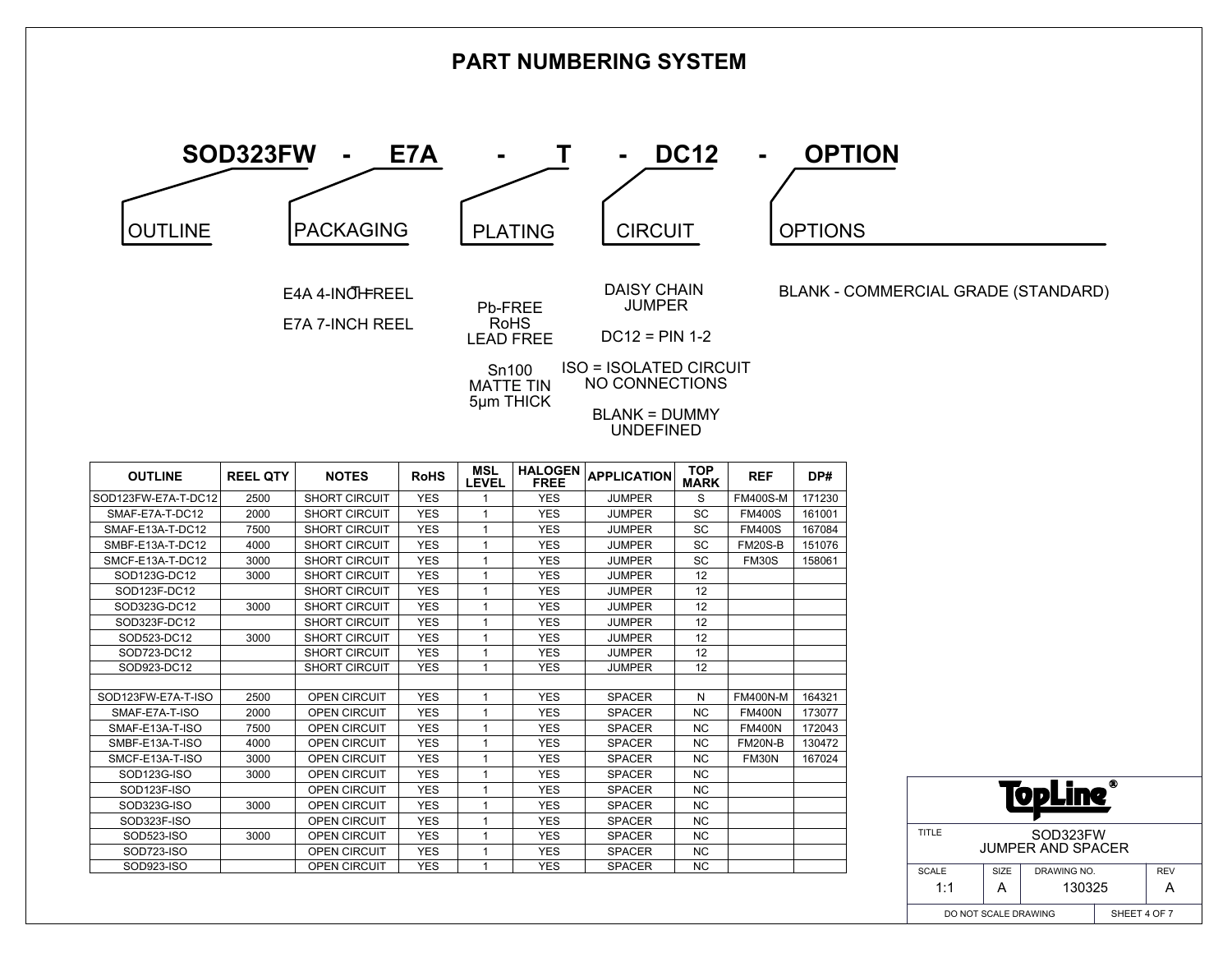

## **PCB PAD DIMENSIONS**

|             | SYMBOL SOD123FWSOD123F SOD123G |     |     | SOD323FW SOD323F SOD323G |     |     | <b>SOD523</b> | <b>SOD723</b> | <b>SOD923</b> | <b>SMAF</b>                         | <b>SMBF</b> | <b>SMCF</b> |
|-------------|--------------------------------|-----|-----|--------------------------|-----|-----|---------------|---------------|---------------|-------------------------------------|-------------|-------------|
|             | 1.90                           | 1.0 | 1.0 | 1.4                      | 0.7 | 0.7 | 0.6           | 0.5           | 0.4           | 2.8                                 | 3.60        | 4.80        |
|             | 1.40                           | 1.1 | 0.8 | i .25                    | 0.9 | 0.9 | 0.7           | 0.6           | 0.5           | 1.6                                 | .50         | 1.60        |
| $\sim$<br>◡ | 1.90                           | 2.6 | 2.8 | 1.0                      | 1.7 | 1.7 | 1.2           | 1.0           | 0.8           | 2.2                                 | 3.00        | 4.60        |
| D           | 4.70                           | 4.8 | 4.7 | 3.5                      | 3.5 | 3.6 | 2.6           | 2.2           | 2.0           | 5.4                                 | 6.00        | 7.80        |
| C           | 3.3                            | 3.7 | 3.6 | 2.25                     | 2.6 | 2.7 | 1.9           | 1.6           | 1.3           | 3.8                                 | 4.50        | 6.2         |
|             | 3.7                            | 3.8 | 3.7 | 2.5                      | 2.5 | 2.6 | 1.6           | 1.4           | 1.0           | $4.5 - 4.9$ $ 5.0 - 5.4 $ 6.3 - 6.9 |             |             |

| ⋒<br>- 7<br>✔        |                                      |  |  |  |  |  |  |  |  |
|----------------------|--------------------------------------|--|--|--|--|--|--|--|--|
| TITLE                | SOD323FW<br><b>JUMPER AND SPACER</b> |  |  |  |  |  |  |  |  |
| <b>SCALE</b>         | SIZE<br>DRAWING NO.<br><b>REV</b>    |  |  |  |  |  |  |  |  |
| 20:1                 | 130325                               |  |  |  |  |  |  |  |  |
| DO NOT SCALE DRAWING | SHEET 5 OF 7                         |  |  |  |  |  |  |  |  |

Notes: (Unless Otherwise Specified).

1) DIMENSIONS IN mm.

 2) PCB BOARD DIMENSIONS ARE PRESENTED ONLY AS A GUIDELINE. DESIGNERS SHOULD USE THEIR OWN EXPERIENCE WHEN DESIGNING PCB.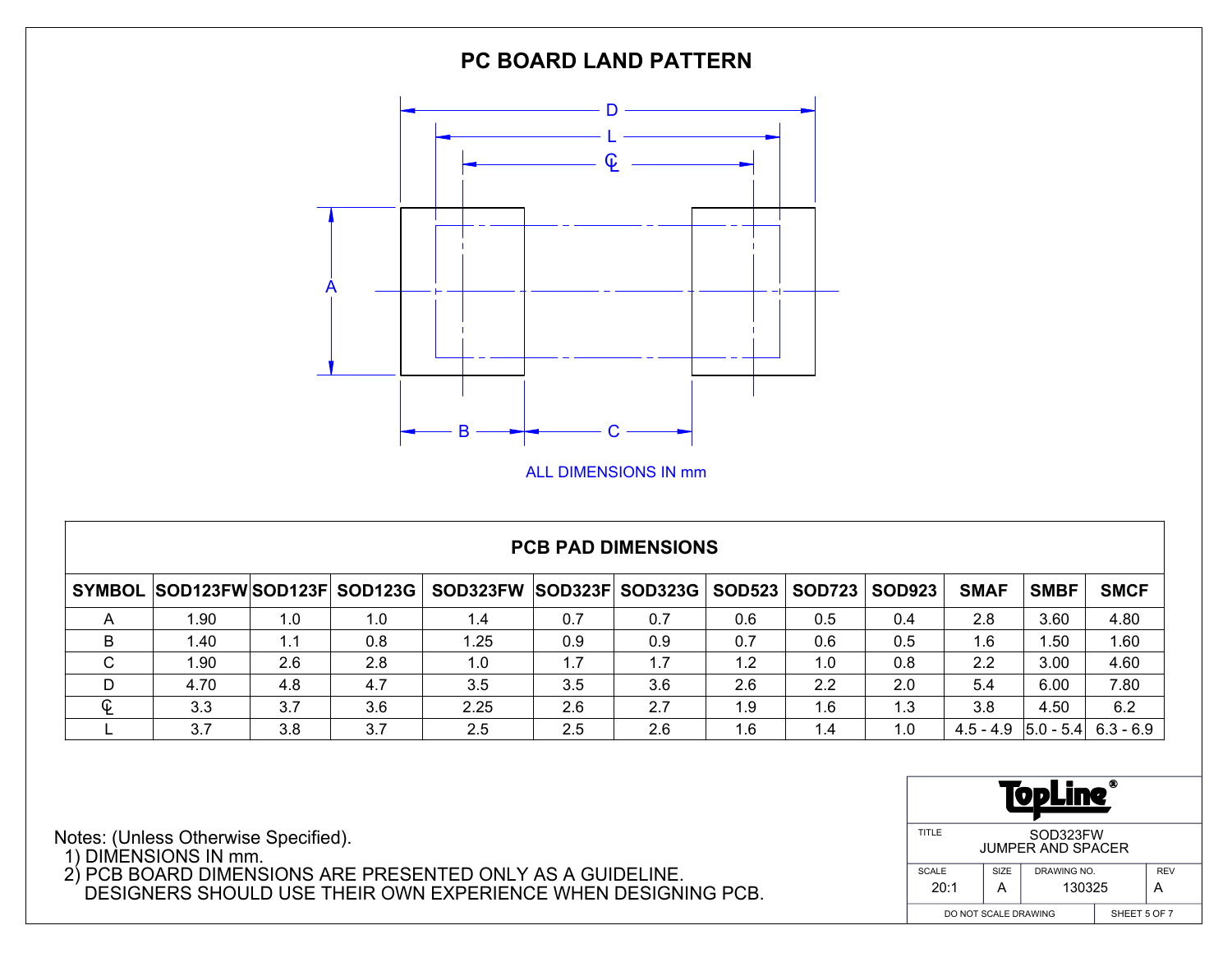